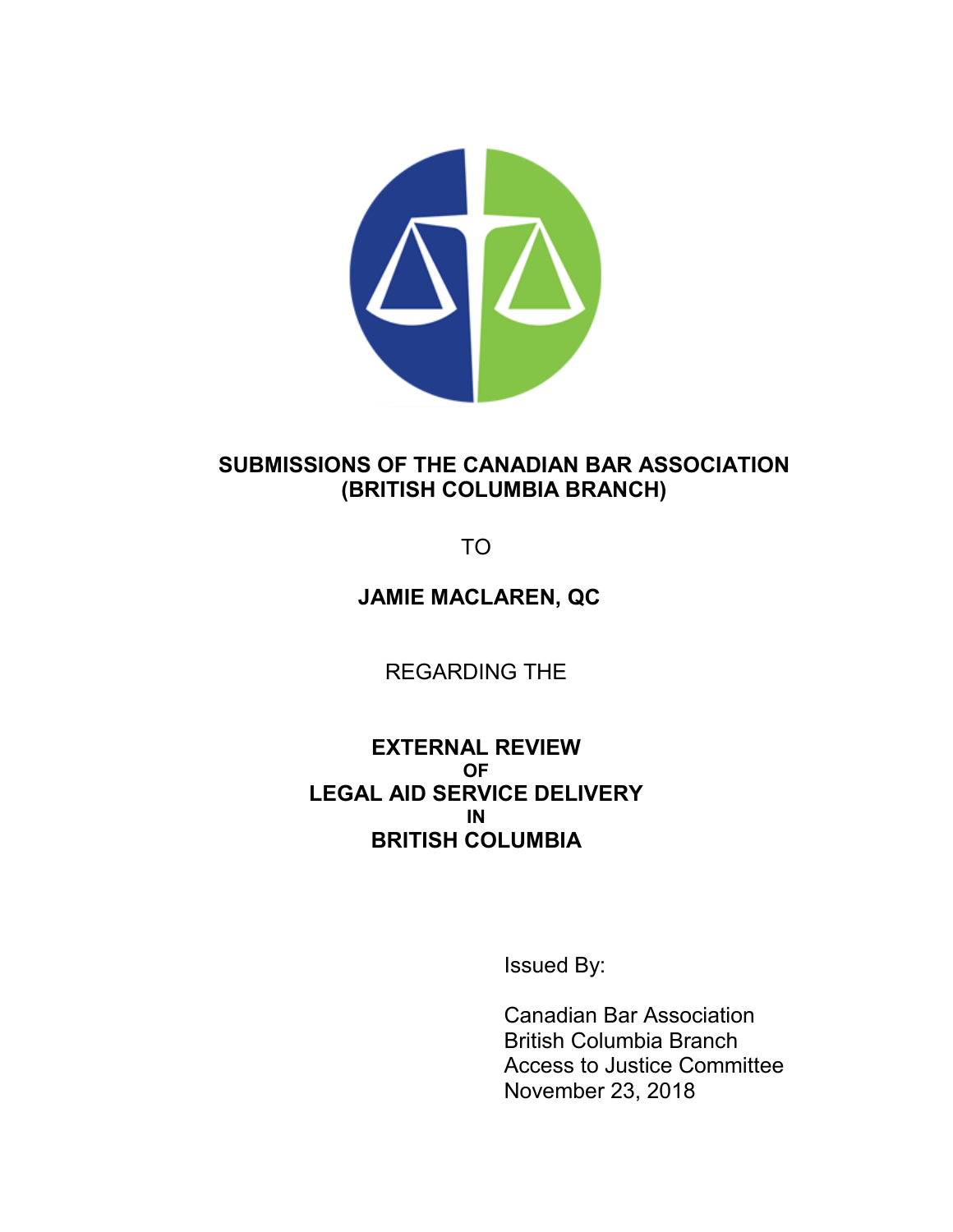# **Table of Contents**

# **PREFACE**

<span id="page-1-0"></span>Formed in 1896, the purpose of the Canadian Bar Association (British Columbia

Branch) (the "CBABC") is to:

- Enhance the professional and commercial interests of our members;
- Provide personal and professional development and support for our members:
- Protect the independence of the judiciary and the Bar;
- Promote access to justice;
- Promote fair justice systems and practical and effective law reform; and
- Promote equality in the legal profession and eliminate discrimination.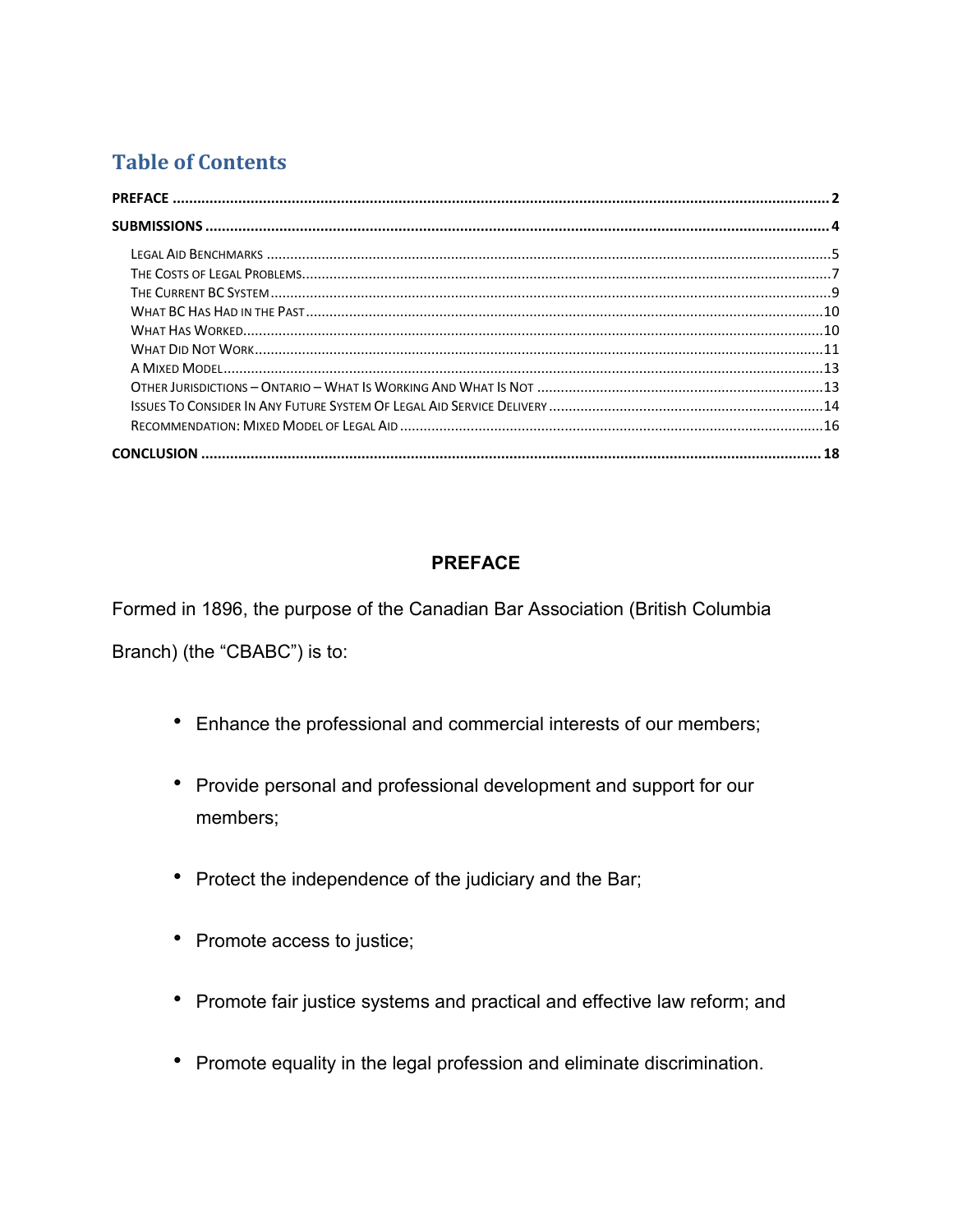The CBA nationally represents approximately 35,000 members and the British Columbia Branch itself has over 7,000 members. Our members include lawyers, law students, judges, academics and others involved in the legal profession. Our lawyer members practice law in many different areas. Among our members are a number who accept legal aid referrals. Many others practice in the courts and see regularly those who struggle to represent themselves. The CBABC has been strongly advocating for improvements to legal aid for decades.

The CBABC has established 76 different sections to provide a focus for lawyers who practice in similar areas to participate in continuing legal education, research and law reform. The CBABC has also established standing committees and special committees from time to time.

This submission was prepared by the CBABC Access to Justice Committee (the "Committee"). The Committee works to improve and promote access to justice for the poor and middle classes in BC. The Committee stresses government responsibility for a sufficiently publicly funded legal aid system as an essential foundation, promotes pro bono services in the legal profession, and supports innovative legal system reform and delivery options for greater access to legal services.

The Committee's submissions reflect the views of the members of the CBABC Access to Justice Committee only and do not necessarily reflect the views of the CBABC as a whole.

3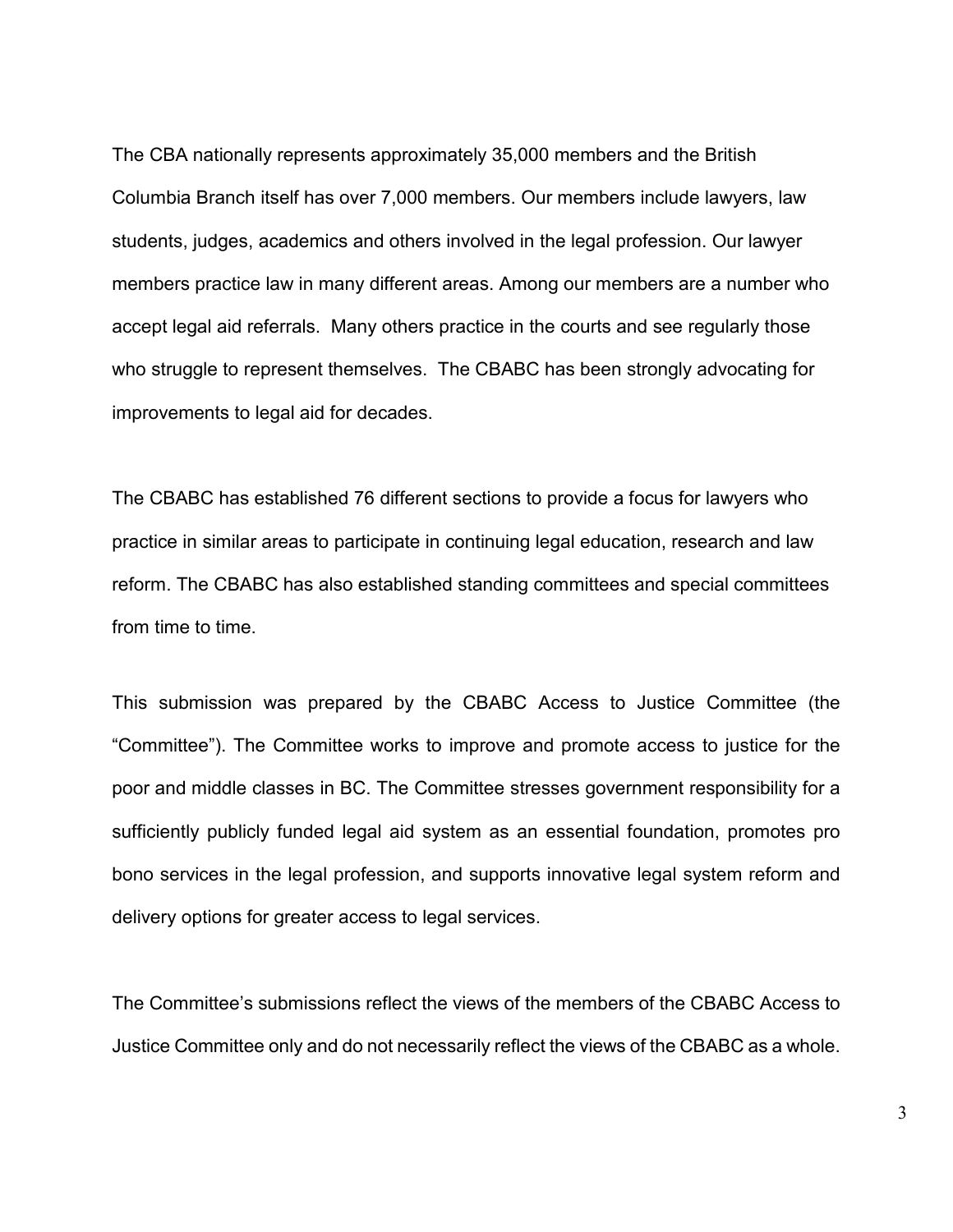#### **SUBMISSIONS**

<span id="page-3-0"></span>The Committee welcomes this opportunity to provide submissions to the current review of legal aid service delivery models, which follows many other studies of the legal aid system, most notably by the Public Commission on Legal Aid, led by Leonard Doust, QC. The Commission's final report, even more relevant today than when it was released in 2011, is available here: [Foundation for Change.](http://publiccommission.org/media/PDF/pcla_report_03_08_11.pdf)

There are three key issues in our legal aid system - all of which are tied to funding decisions made over the years including, but not limited to, those taken in the course of major reductions in legal aid spending in 2002. These are:

- 1. Lack of coverage for family law and poverty law matters At present, legal aid coverage for those who qualify is guaranteed only in very few family matters and no poverty law matters. Both the scope and duration of coverage create significant hurdles for people facing life-altering legal issues, and disproportionately affects women and children.
- 2. Insufficient legal aid tariff tariff rates have increased only once since 1991, and have been frozen for 12 years. They are significantly lower than other provinces, leading to a decrease in lawyers able to afford to take legal aid files and replace retiring members who have taken them for years as a public service.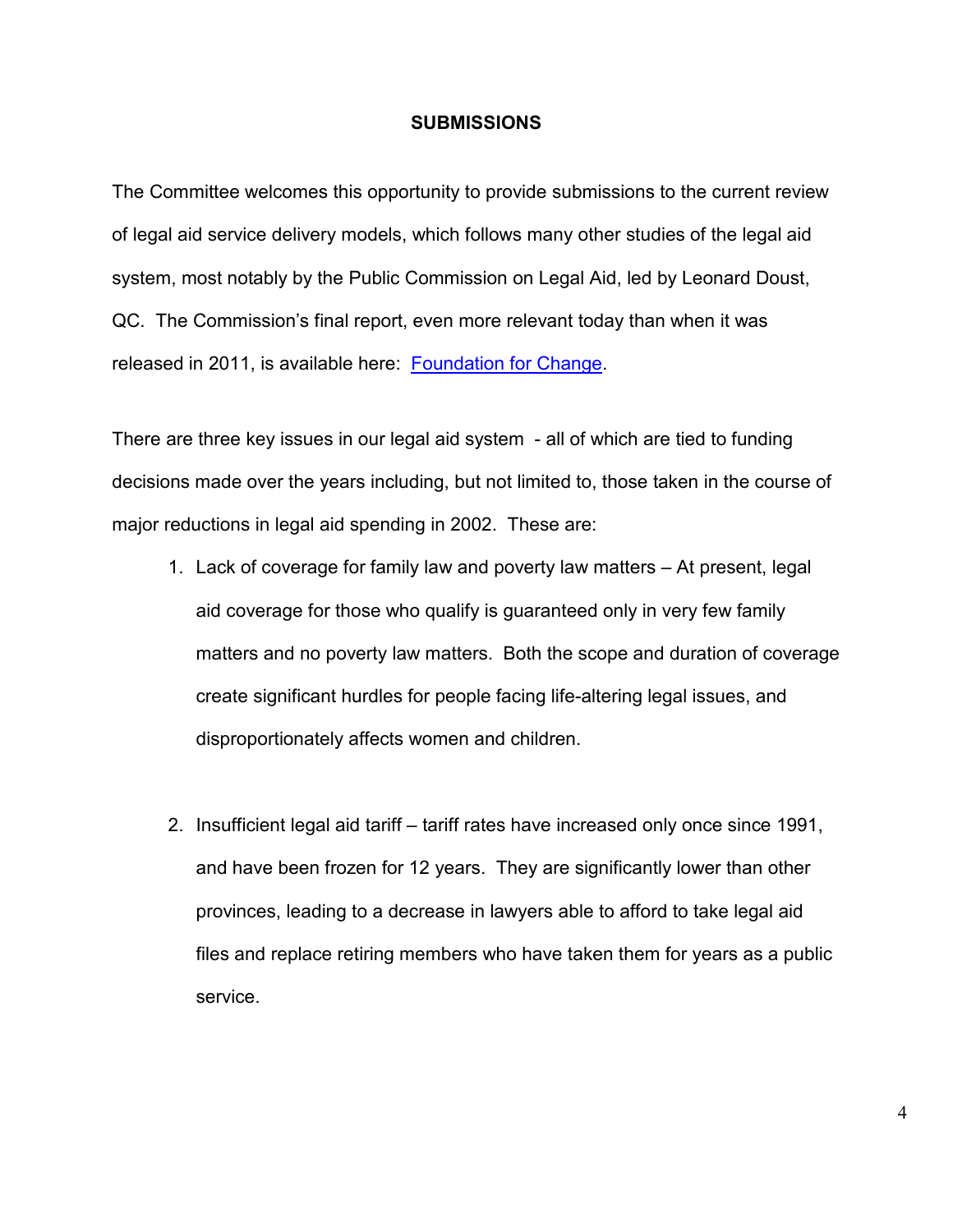3. Inadequate eligibility criteria – the criteria for eligibility exclude many low income-earners who, while not living in the most dire circumstances of poverty, cannot realistically obtain the services of a lawyer and may be significantly impacted as a result of their interaction with the legal system.

It is very unfortunate that the scope of this review has been limited to the issue of delivery models and so exclude these critical issues – which are necessarily at the heart of any realistic effort to improve the legal aid system.

### <span id="page-4-0"></span>**Any Model Should be Assessed Against the Legal Aid Benchmarks**

It is important to keep in mind in assessing models that the key goal of any model has to be the provision of services to those British Columbians who require it. In considering how best to achieve this goal, the CBABC commends the Legal Aid Benchmarks proposed by the CBA in its August 2016 report A National Framework for Meeting Legal Needs: Proposed National Benchmarks for Public Legal Assistance Services:

1. Sustainably funded, comprehensive, people-centred legal services tailored to meet essential legal needs and contribute to the health and well-being of disadvantaged and low-income Canadians.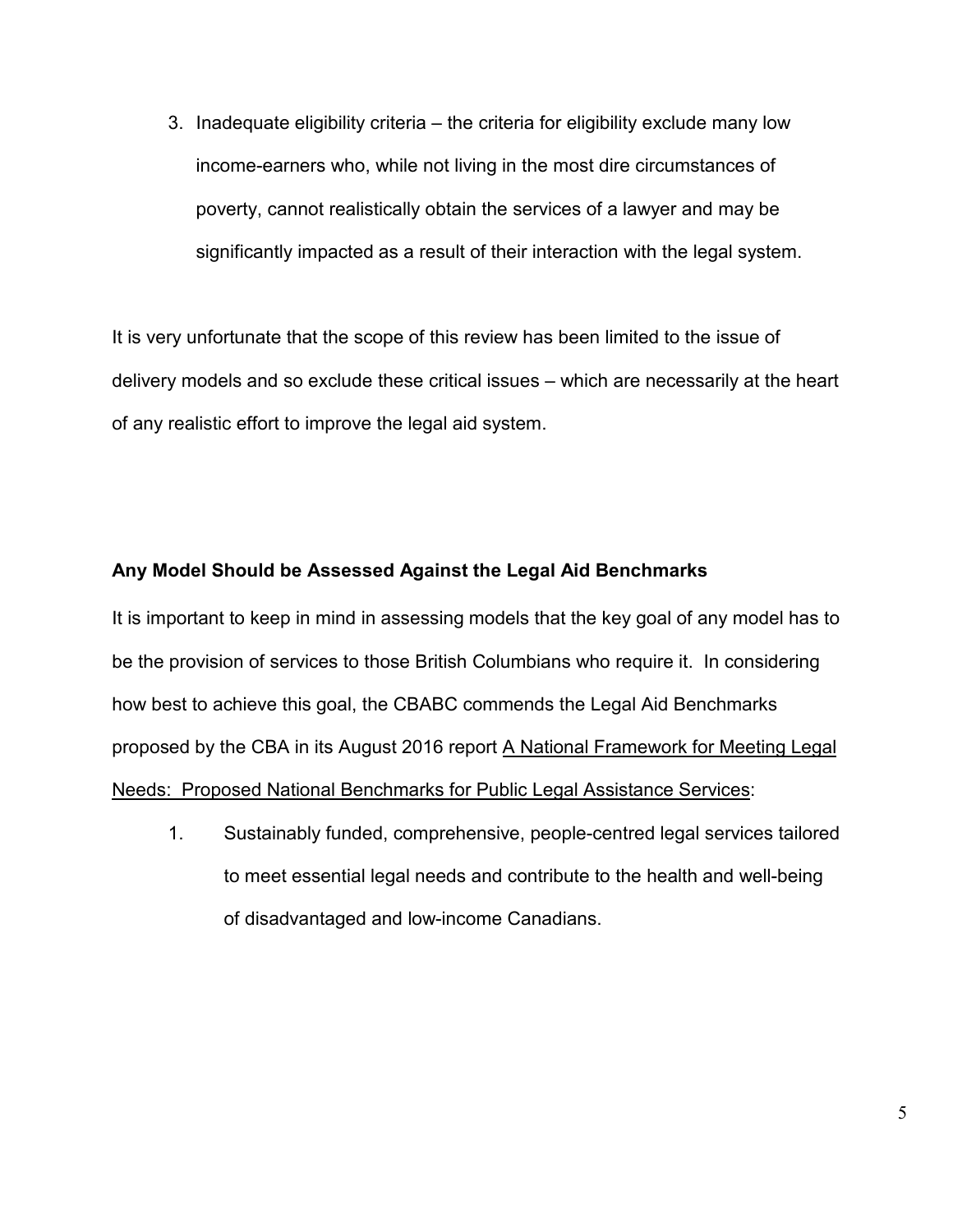- 2. Public legal assistance services are provided to individuals, families and communities with essential legal needs who are otherwise unable to afford assistance. Essential legal needs are legal problems or situations that put into jeopardy a person or a person's family's liberty, personal safety and security, health, equality, employment, housing or ability to meet the basic necessities of life.
- 3. Public legal assistance services are provided on a priority basis to individuals, families and communities who are financially disadvantaged or otherwise vulnerable to experiencing unmet essential legal needs.
- 4. Public legal assistance service providers use discrete and systemic legal strategies and work in collaboration with non-legal service providers to offer a broad range of services, from outreach to after care, targeted and tailored to peoples' legal needs circumstances and capabilities.
- 5. Public legal assistance services in all provinces and territories are fully accessible, timely, high quality, culturally appropriate and cost-effective. Such services will lead to evaluated meaningful participation and fair and equitable outcomes, and contribute to the empowerment and resilience of individuals, families and communities.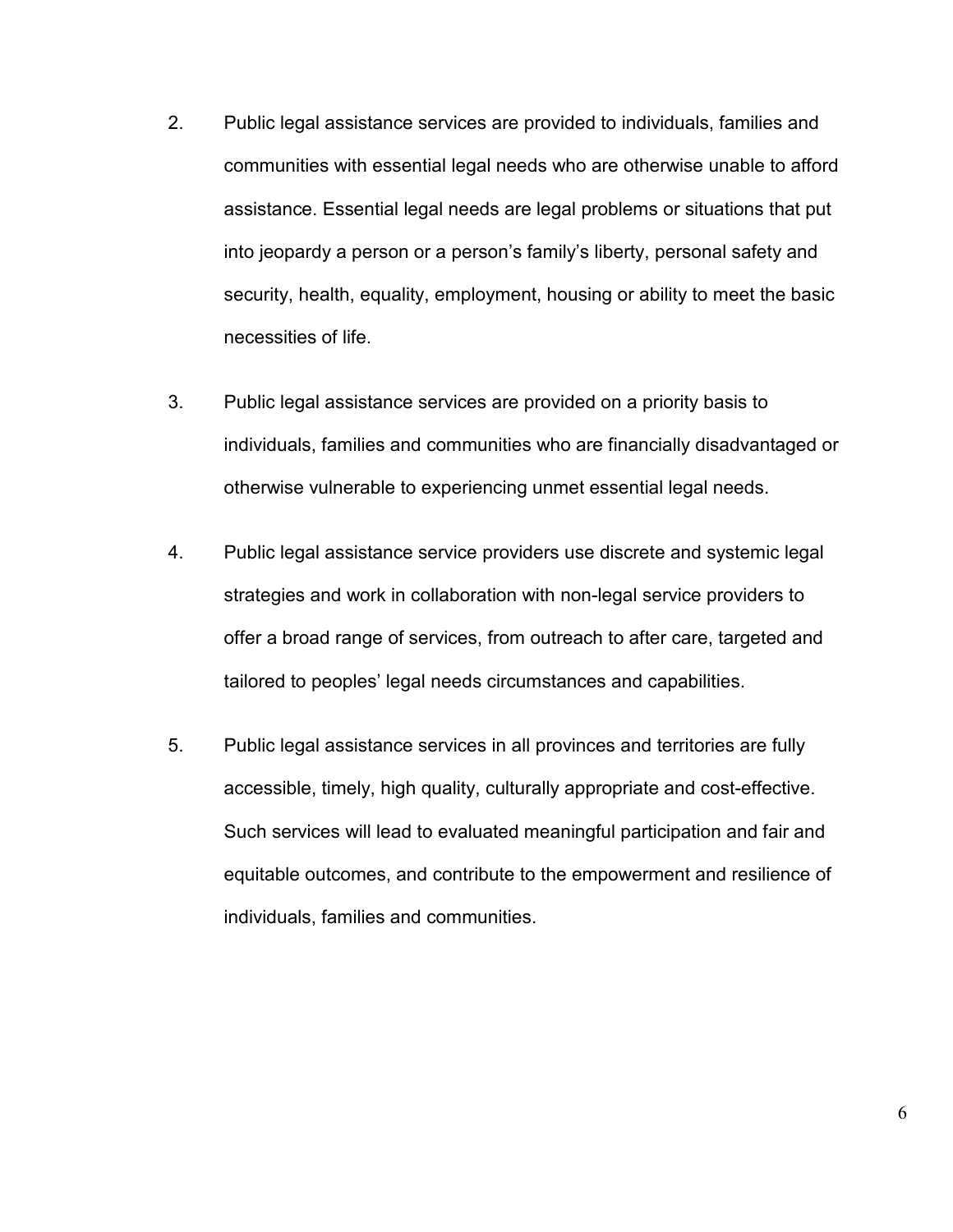6. Public legal assistance service providers participate in collaborative service planning across this sector and are mandated and supported to innovate and to fulfil their integral role of ensuring access to justice and an effective justice system, working in partnership with all stakeholders.<sup>[1](#page-6-1)</sup>

Any model proposed for British Columbia should be assessed against these benchmarks.

## <span id="page-6-0"></span>**Government Costs of Legal Problems**

The struggles of those dealing with legal problems – whether in the family, criminal, or poverty law areas – give rise to significant costs for individuals, institutions and government departments beyond Justice – including Health, MFD and Social Development.<sup>[2](#page-6-2)</sup> In the 2014 briefing note, to the BC government on the Economic Value [of Legal Aid,](http://www.weneedlegalaid.com/wp-content/uploads/2011/10/Economic_Value_of_Legal_Aid_-_Briefing_Note1.pdf) prepared by then-President Sharon Matthews, now Madam Justice Matthews of the Supreme Court of BC, there are excellent examples of research that shows that investments in legal aid have significant return to government services otherwise required as a result of an unresolved or poorly resolved legal problem:

<span id="page-6-1"></span><sup>&</sup>lt;sup>1</sup> Available at[: https://www.cba.org/CBAMediaLibrary/cba\\_na/PDFs/LLR/A-National-Framework-for-Meeting-](https://www.cba.org/CBAMediaLibrary/cba_na/PDFs/LLR/A-National-Framework-for-Meeting-Legal-Needs_Proposed-National-Benchmarks.pdf)[Legal-Needs\\_Proposed-National-Benchmarks.pdf](https://www.cba.org/CBAMediaLibrary/cba_na/PDFs/LLR/A-National-Framework-for-Meeting-Legal-Needs_Proposed-National-Benchmarks.pdf)

<span id="page-6-2"></span><sup>&</sup>lt;sup>2</sup> See cost of justice reports from the [Action Committee on Access to Justice in Civil and Family Matters](http://cfcj-fcjc.org/cost-of-justice/publications/)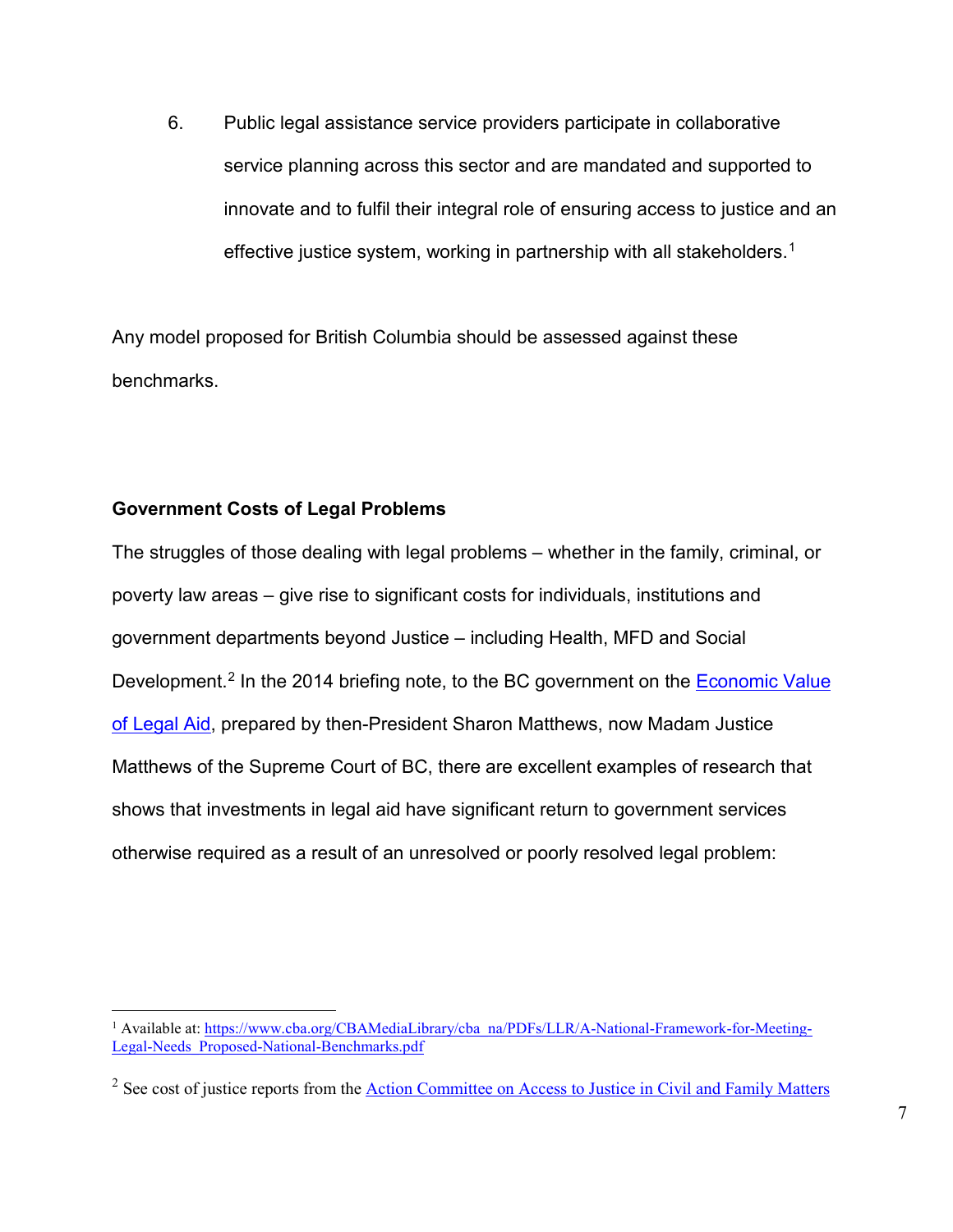- For every \$1 spent on family legal aid in Australia, there is a return of \$1.60 to \$2.25 to the government;
- For every \$1 spend on legal aid in Louisiana, there is a return to the government of Louisiana of \$2.40;
- For every \$1 spent on legal aid in Nebraska, the government saves \$3.97;
- For every \$1 spent on legal aid in Florida, the government saves \$4.78;
- For every \$1 spent on civil legal aid in New York State, there is a return to the government of New York of \$5;
- For every \$1 spent on legal aid in Texas, the annual gains to the economy are \$7.42 in total spending, \$3.56 in output (gross product), and \$2.20 in personal income;
- For every \$1 spent on housing, debt, benefit and employment legal aid in the United Kingdom, the government saves between \$2.33 to \$8.79;
- For every \$1 spent on disability legal aid in the Commonwealth of Massachusetts, results in a return to the state government of \$15 to \$30.

According to the published data noted above, every \$1 invested in legal aid more than pays for itself.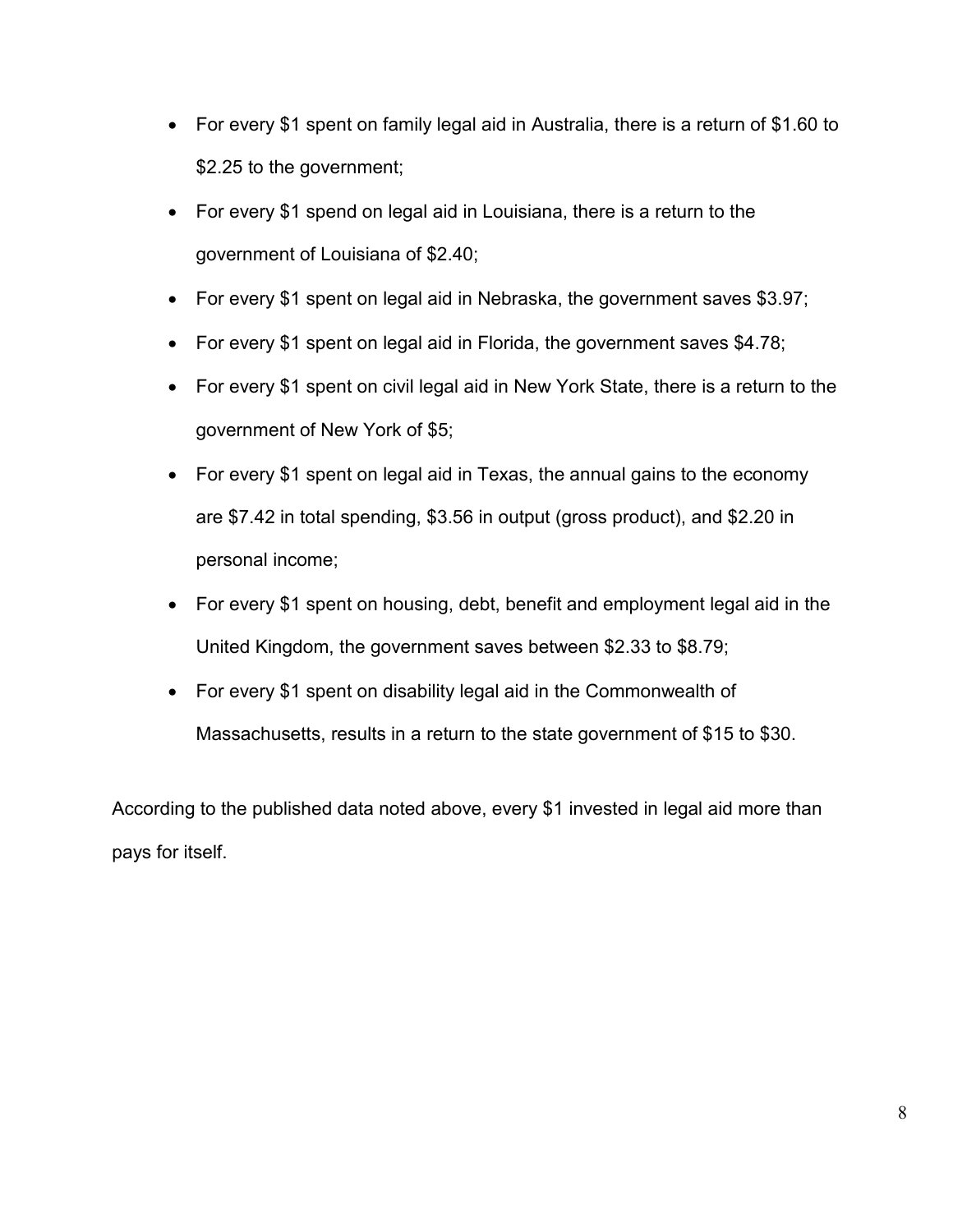### <span id="page-8-0"></span>**The Current BC System**

At present, most legal aid-funded legal representation is provided by lawyers in private practice. This encompasses both lawyers accepting legal aid matter referrals and duty counsel, as well as lawyers who take contracts to attend remote circuit court locations. This service is available only to those individuals who have sufficiently low incomes to meet the eligibility criteria.

In addition to these services, the Legal Services Society provides:

- 1. Legal information services, which are available to all British Columbians through online resources and paper publications.
- 2. Family Duty Counsel in some locations.
- 3. Parents Legal Centres (PLC) to assist those dealing with child protection issues – currently in Vancouver and Surrey, and in the course of expansion to five other locations.
- 4. Family LawLINE providing legal advice by telephone to low income individuals.
- 5. An expanded duty counsel pilot project in Port Coquitlam.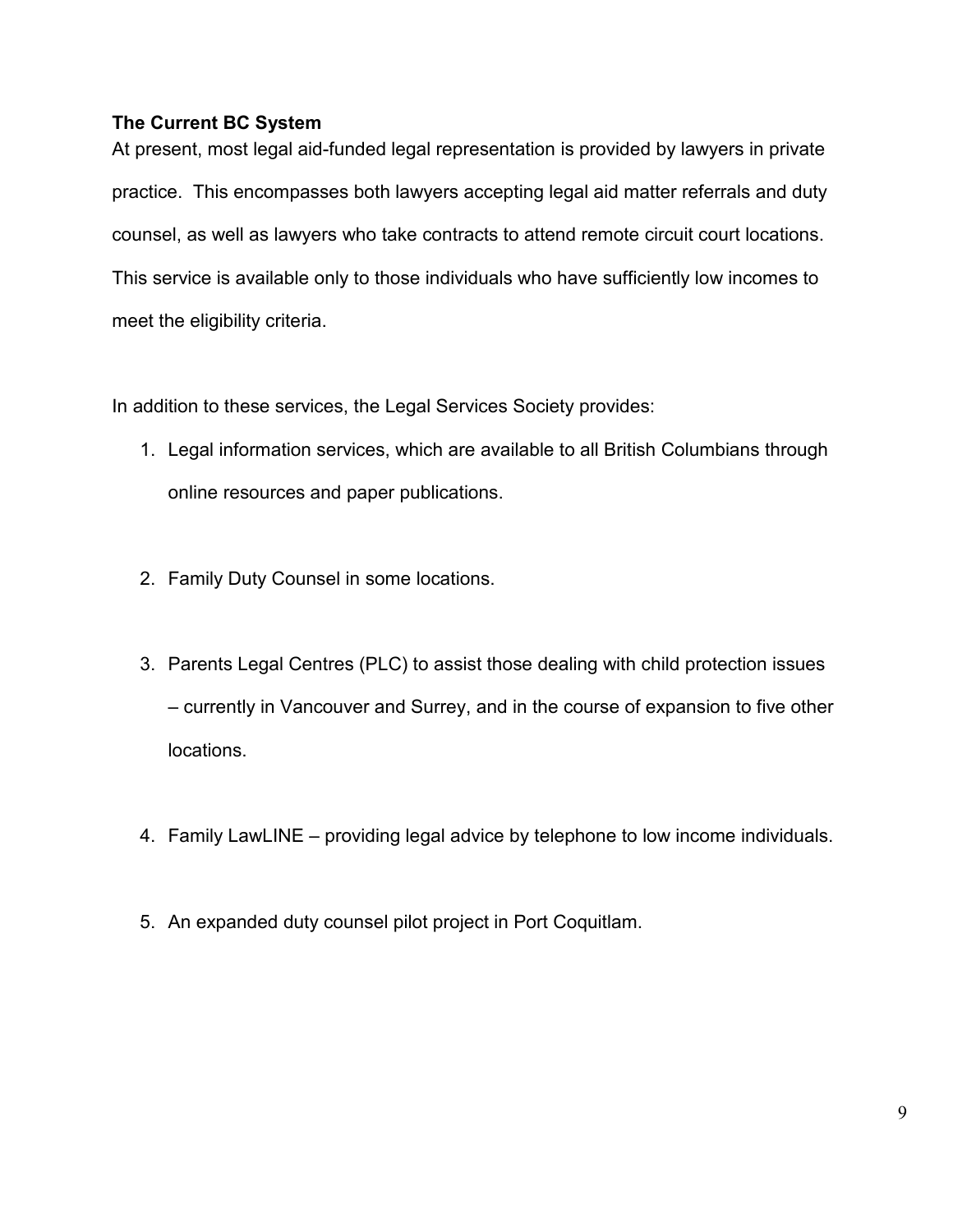### <span id="page-9-0"></span>**What BC Has Had in the Past**

The basic legal representation services described in the first paragraph of the previous section have been provided for many years in British Columbia. In addition, prior to 2002:

- There was an expanded scope of legal representation services provided, particularly in the areas of family law and poverty law;
- Legal aid services were provided both by private lawyers and by staff at clinics serving clients in the criminal law, family law and poverty law areas.

#### <span id="page-9-1"></span>**What Has Worked**

Legal representation (including duty counsel) provided by lawyers in private practice has been an effective model – at least to the extent that it is adequately funded. The model itself works well, and is cheaper than a staff model, although chronic underfunding has limited its benefits.

Specific benefits of a private bar model include:

- **a.** Choice of Counsel. This right to choose increases the autonomy of clients, places responsibilities on both the client (to select a lawyer) and the lawyer (to justify that confidence), and thereby invests both in the representation.
- **b.** Independent. The private bar model is independent from outside influence.
- **c.** Reduces the Appearance of Conflicts. The private bar model reduces the number of situations where a lawyer cannot act due to a conflict or an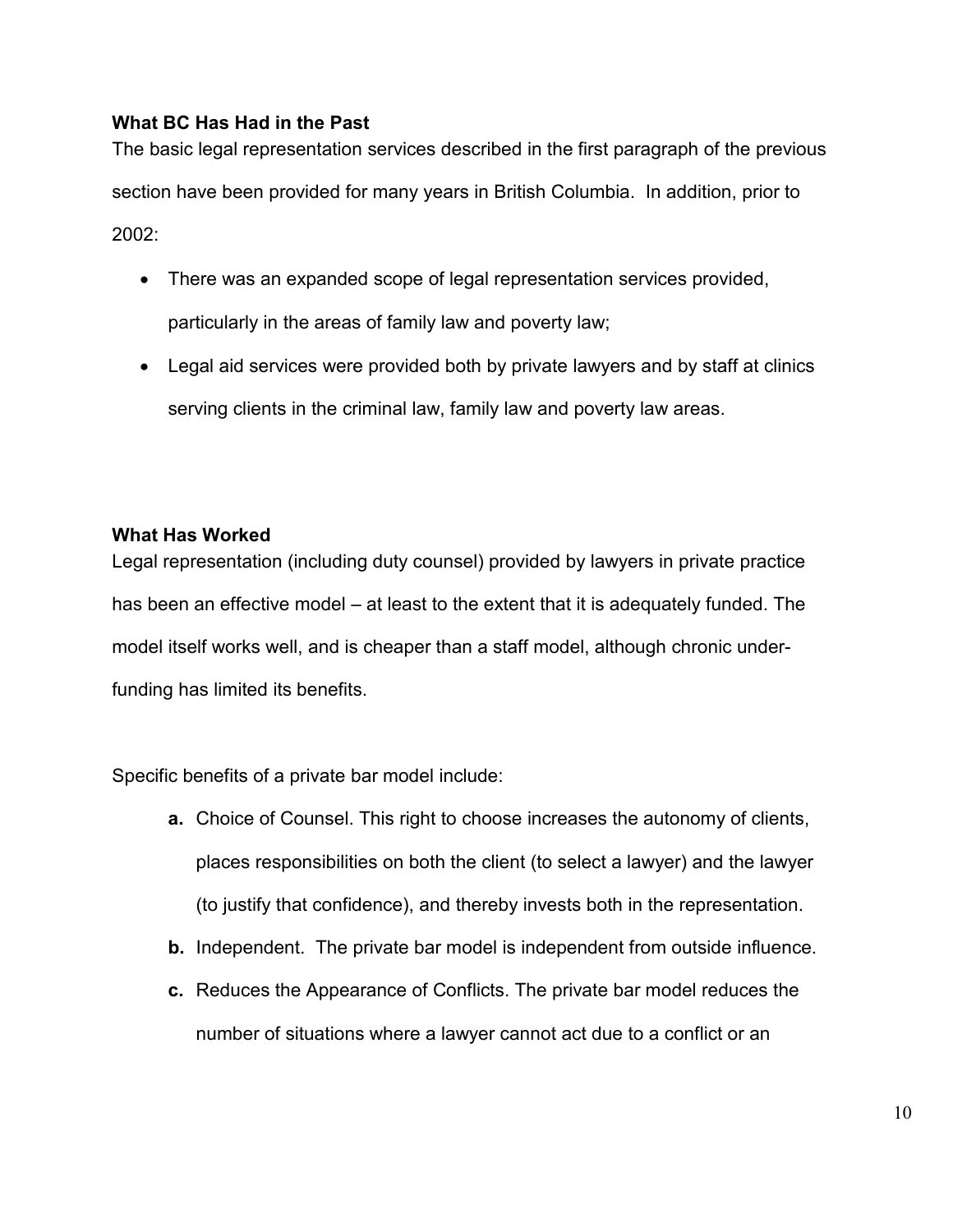appearance of a conflict (staff models are bound by conflict rules applicable to all law firms and those rules have become more onerous in recent years).

As noted above, BC has also in the past used a staff model which operated in addition to the private bar model. Staff model costs are generally higher, as staff lawyers must be paid a reasonable salary and clinics give rise to substantial overhead costs. Specific benefits of a staff model include:

- **a.** Provides a stable income and work environment for those who are ready to commit their legal careers to serving legal aid clients.
- **b.** De-centralized clinics (clinics in smaller communities) allow for easier access to lawyers where private Bar lawyers are not available.
- **c.** Can provide a focus for the delivery of training and resources to clinic staff.
- **d.** May allow for greater legal representation for files which would not ordinarily be covered under the tariff. (Files, which for economic reasons the private bar cannot take).
- **e.** Can provide a broader array of legal services and related services, (if properly resourced), including information services with a community presence.

#### <span id="page-10-0"></span>**What Did Not Work**

It is impossible to accurately identify what has not worked due to the many years of chronic under-funding of Legal Aid. The long-standing underfunding has limited the effectiveness of both models. For example: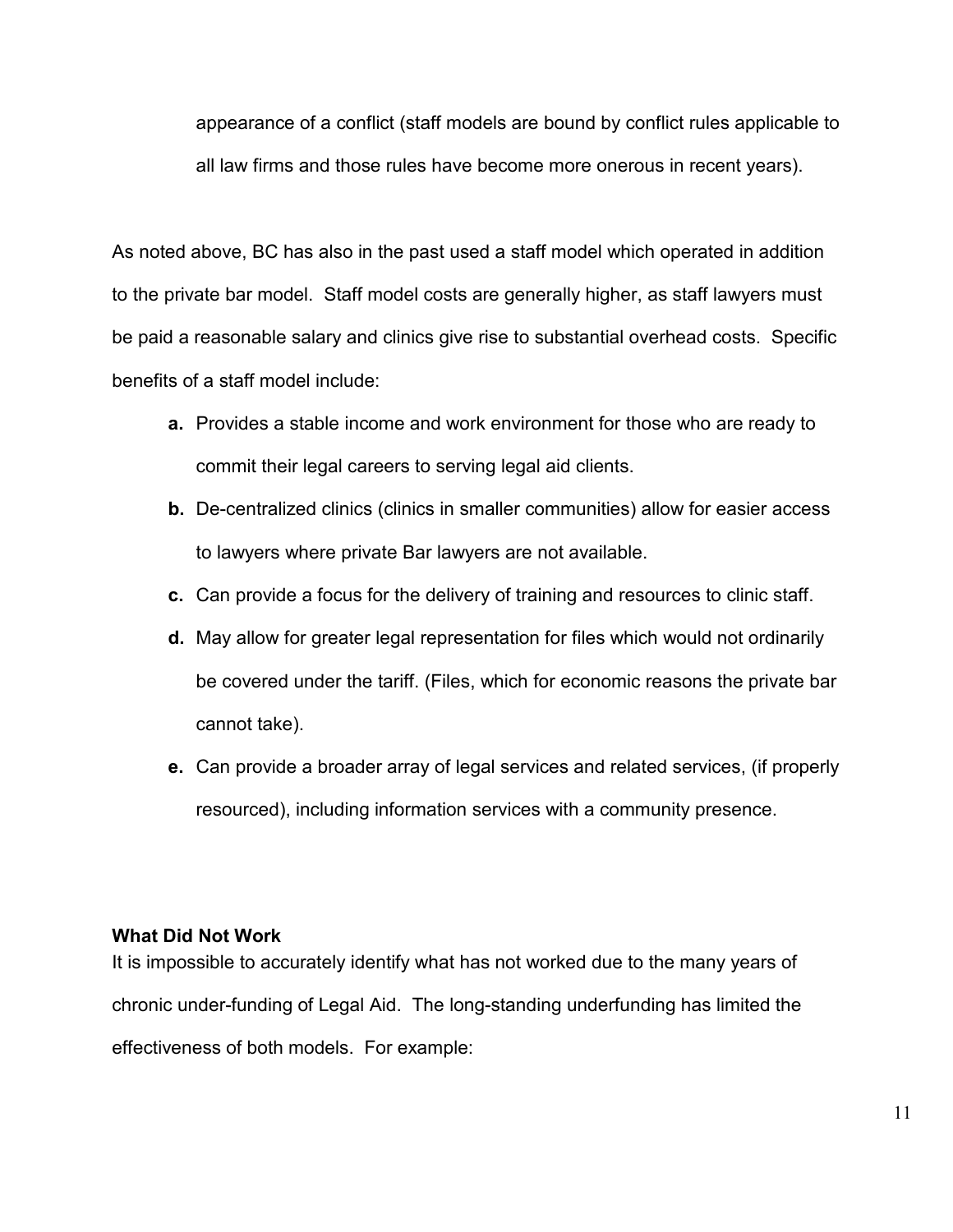- a. There is a significant gap between those who qualify for legal aid and those who can afford a lawyer, regardless of the model.
- b. Limited eligibility and coverage areas have increased the number of selfrepresented persons within the judicial system, regardless of the model.
- c. The lack of legal representation available to large portions of the population disproportionately impacts indigenous peoples and women and children, regardless of the model.
- d. Lack of legal representation for first time offenders can result in consequences (a criminal record) which far outweighs the cost of providing legal representation, regardless of the model.

Other specific issues that have arisen include:

- 1. Legal Aid intake the documentation required to apply for legal aid, creates an unworkable barrier to people with obstacles such as mental health, cognitive, addiction and housing issues.
- 2. On-line and written materials for self-represented persons. The adversarial system is such that even with the assistance of law students it is unrealistic to assume that individuals can adequately represent themselves without the assistance of lawyers. Many files are too complex for law students, even under supervision.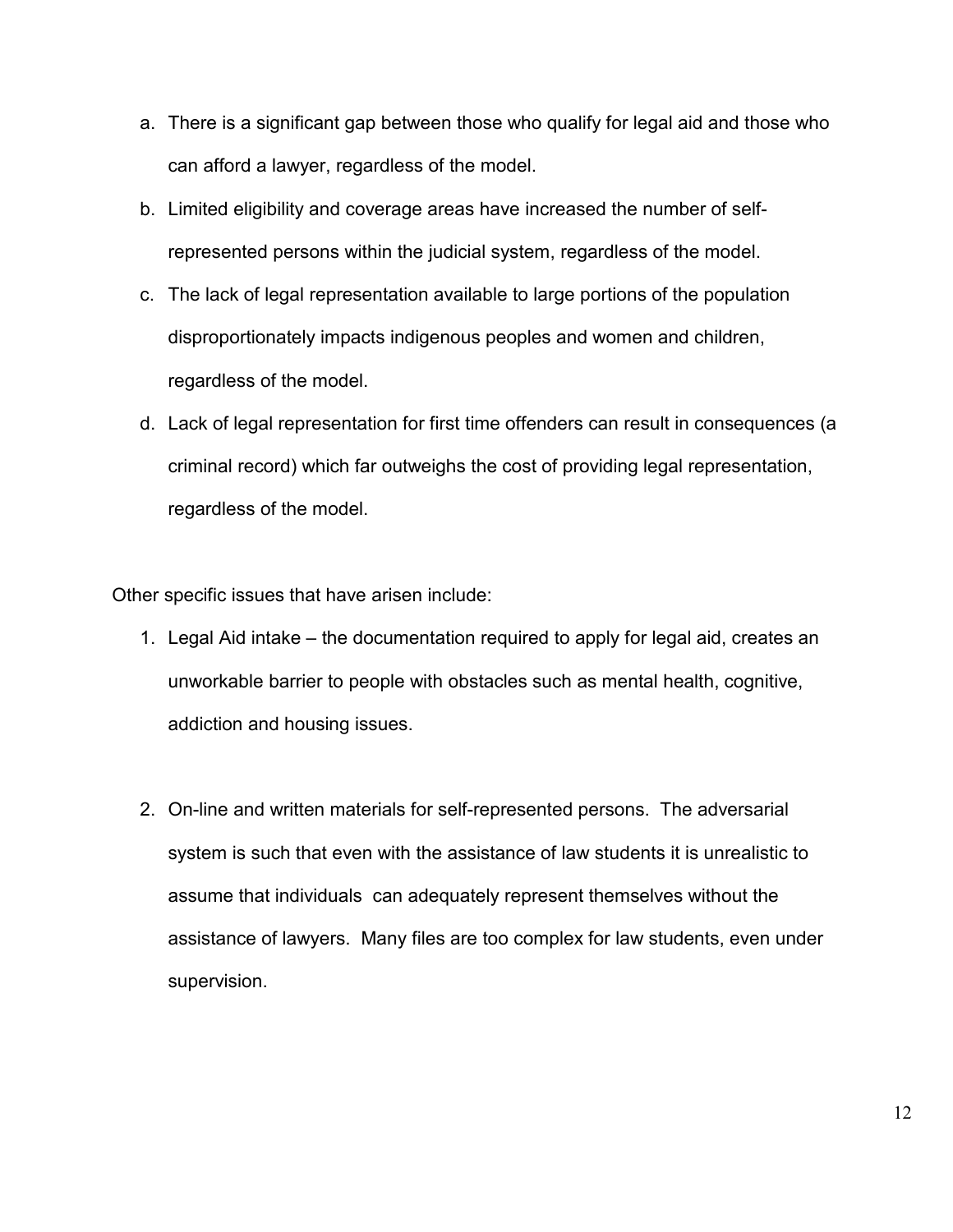- 3. Limited number of legal aid lawyers in rural areas, resulting in the costs of flyingin counsel.
- 4. Child-welfare over-representation of Indigenous children in care.
- 5. Over-representation of Indigenous people in the criminal justice system.
- 6. People with barriers such as addiction, poverty, mental health, language are not adequately served at any stage of the process.

## <span id="page-12-0"></span>**A Mixed Model Will Offer the Best Range of Services**

It is important not to abandon a model (private bar model) which works well when funded adequately and sustainably. The staff model (although more expensive) could be used to enhance and fill in the gaps in the private bar model. However, it is not realistic to move all services to a staff model. In any event, no model is going to work if it is under-resourced.

## <span id="page-12-1"></span>**Other Jurisdictions – Ontario – What Is Working And What Is Not**

Ontario has moved to a mixed model for legal aid service delivery. Features of the

Ontario model include:

1. Legal representation is provided by lawyers in private practice at a much higher tariff rate than in BC (\$109-\$150 vs \$84-\$92).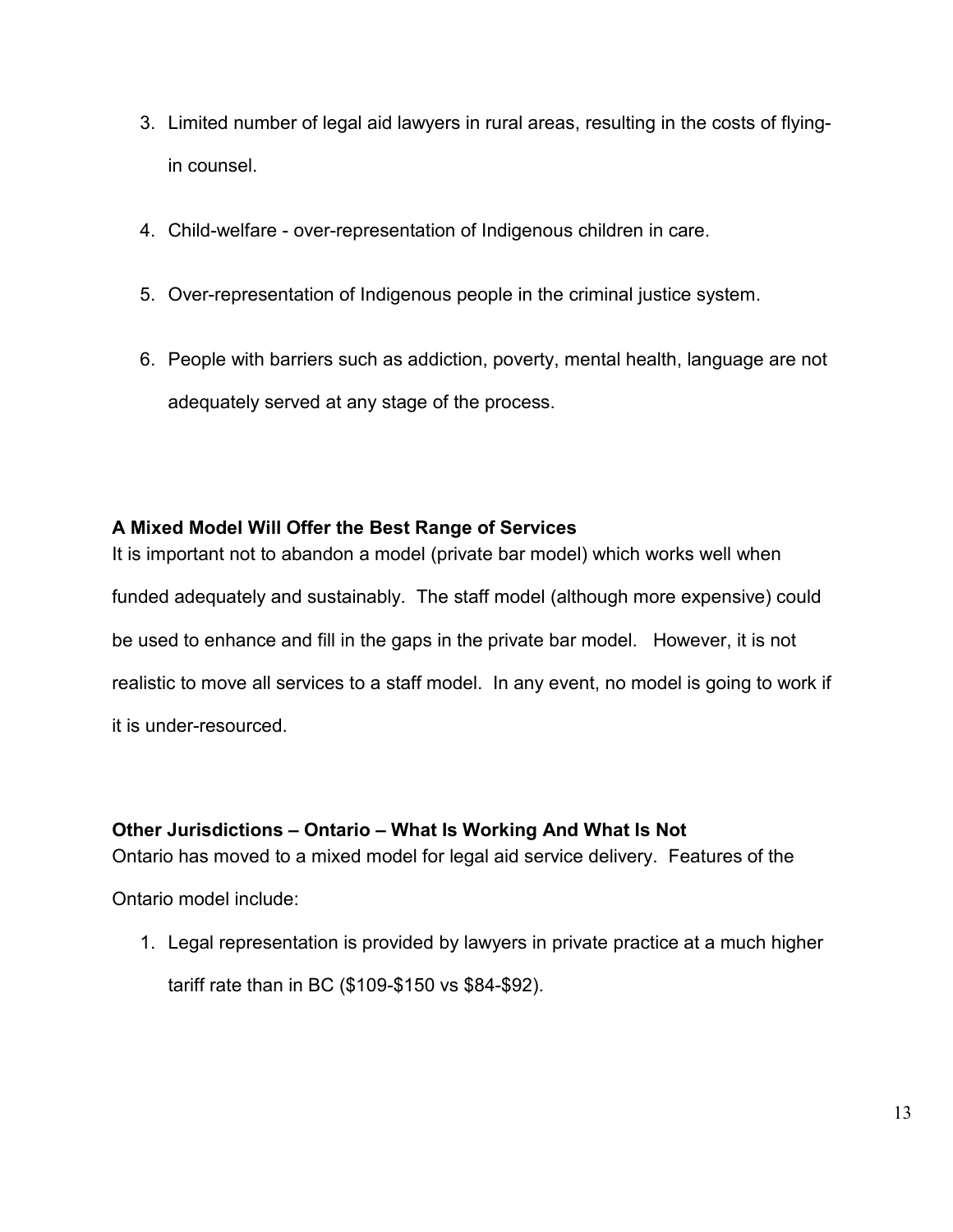2. Legal Clinics focus on four practice areas which do not displace the private bar model, rather the clinics supplement the primary model of tariff legal aid.

The four areas of practice of the Ontario clinics are:

- 1. Social assistance, violence and health the violence refers to assisting victims of crime with representation and compensation.
- 2. Immigration and Refugee all aspects of immigration, including family sponsorships.
- 3. Workers' rights.
- 4. Housing rights.

<span id="page-13-0"></span>**Issues To Consider In Any Future System Of Legal Aid Service Delivery** As noted above, the issue that is most critical to improving our legal aid system is not the model of legal aid provision. Rather, it is the amount of money the government spends on legal aid funding. If legal aid is not properly funded, the model through which it is delivered does not matter.

For any service model, the lack of adequate and sustainable funding limits the retention of experienced counsel which is necessary to ensure junior counsel are mentored and increases the likelihood of efficient and optimal results.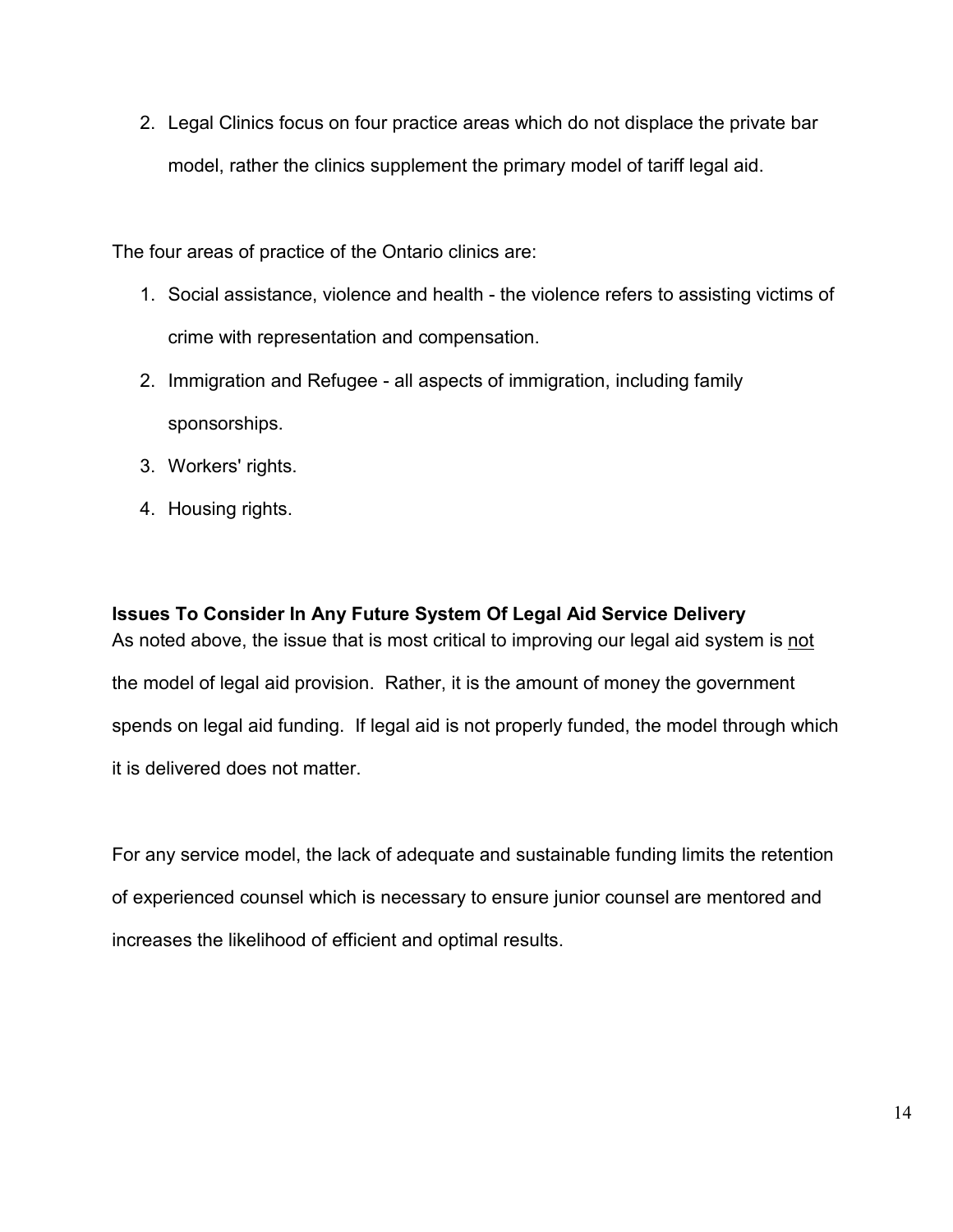Increases to legal aid funding are also necessary to reflect the increasing time required to address more complex clients and legal issues. Addiction and mental health factors continue to contribute to increasingly complex legal and client issues.

Increases to legal aid funding are also necessary to reflect the fact that changes in the law have added new requirements that impact time and scope (for example, Gladue requirements in criminal matters and Family Case Conferences in family matters).

The Committee puts forward the following ideas for thought and discussion:

- 1. Restructure legal aid funding to allow for a graduated scale of financial eligibility. This would provide coverage to those who are somewhere between extreme poverty and able to afford a lawyer.
- 2. Consider expanding special purpose courts (including Indigenous courts, unified family courts, mental health courts, intimate partner violence courts), which are often staffed by in-house lawyers.
- 3. Access to justice can only be achieved through the provision of a continuum of services and by developing a more holistic approach, which would include a family law model that is less adversarial.
- 4. Improve access to community mental health services to divert and prevent criminalization of individuals dealing with mental health challenges.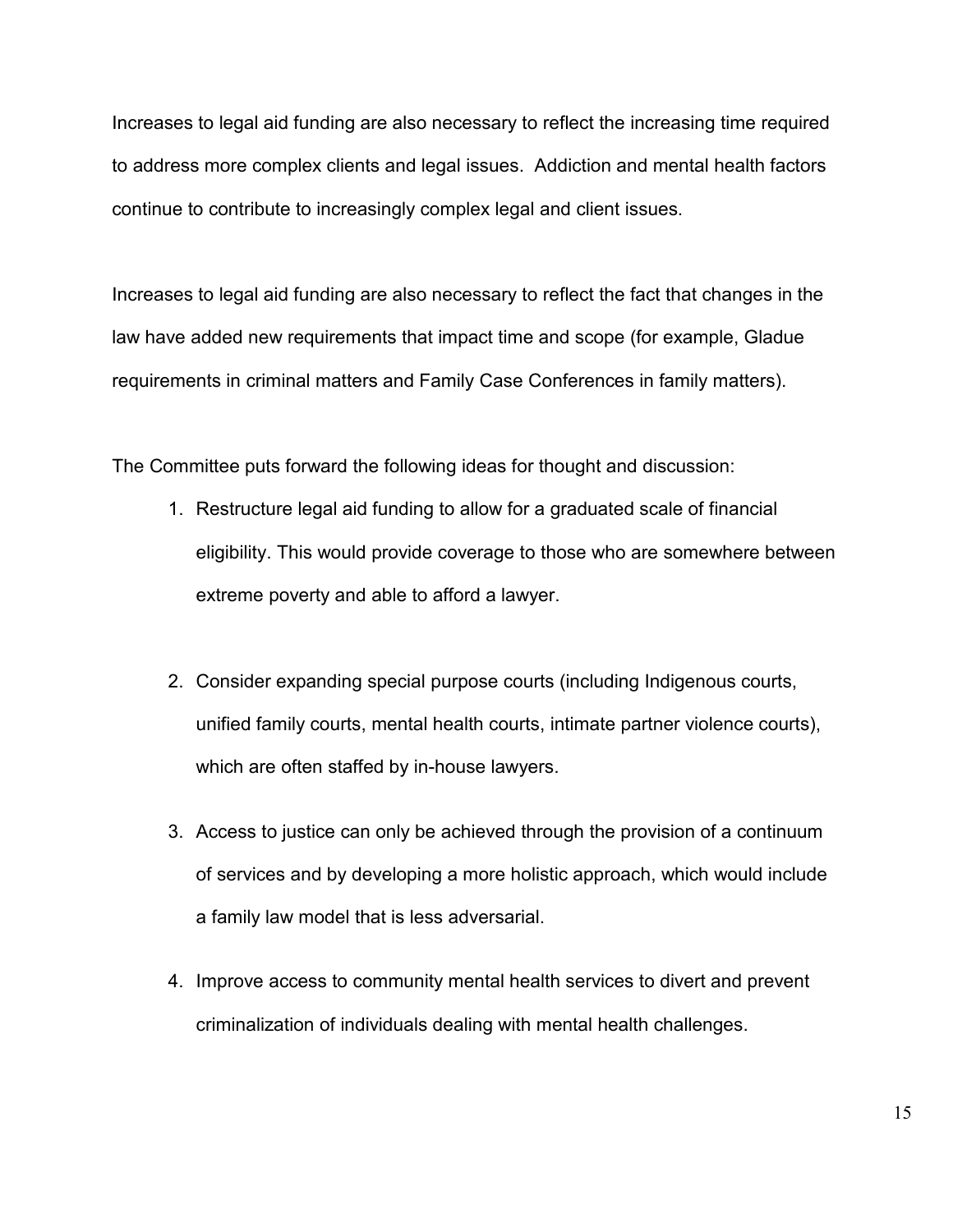5. Consider building on the CBABC REAL (Rural Education and Access to Lawyers) initiative to encourage second year law students to consider rural/small community locations and practice areas (criminal and family) that are most needed in future legal aid lawyers. These placements could occur with either private bar or clinics, or both in a mixed model.

#### <span id="page-15-0"></span>**Recommendation: Mixed Model of Legal Aid**

It is the recommendation of the Access to Justice Committee that a mixed model of legal aid services delivery be adequately and securely funded for family, criminal, mental health, poverty, prisoner and refugee legal aid, as is the case in Ontario, including tariff services, legal aid clinics, and funding for in-house counsel located in front line service delivery organizations.

Key benefits of a mixed model along these lines would include:

- 1. Choice clients will be able to choose the type of service delivery that best serves their needs:
	- a. Tariff Services Model (also known as judicare model)<sup>[3](#page-15-1)</sup> allows clients to select a lawyer of their choice; ensures that the lawyer's principal loyalty is to his or her client, whose interests they would defend or advance just as would a privately paid lawyer; and, "ensures maximum

<span id="page-15-1"></span><sup>&</sup>lt;sup>3</sup> In the judicare model, legal services are provided by lawyers in private practice, who are paid by the legal aid plan contract, or tariff basis.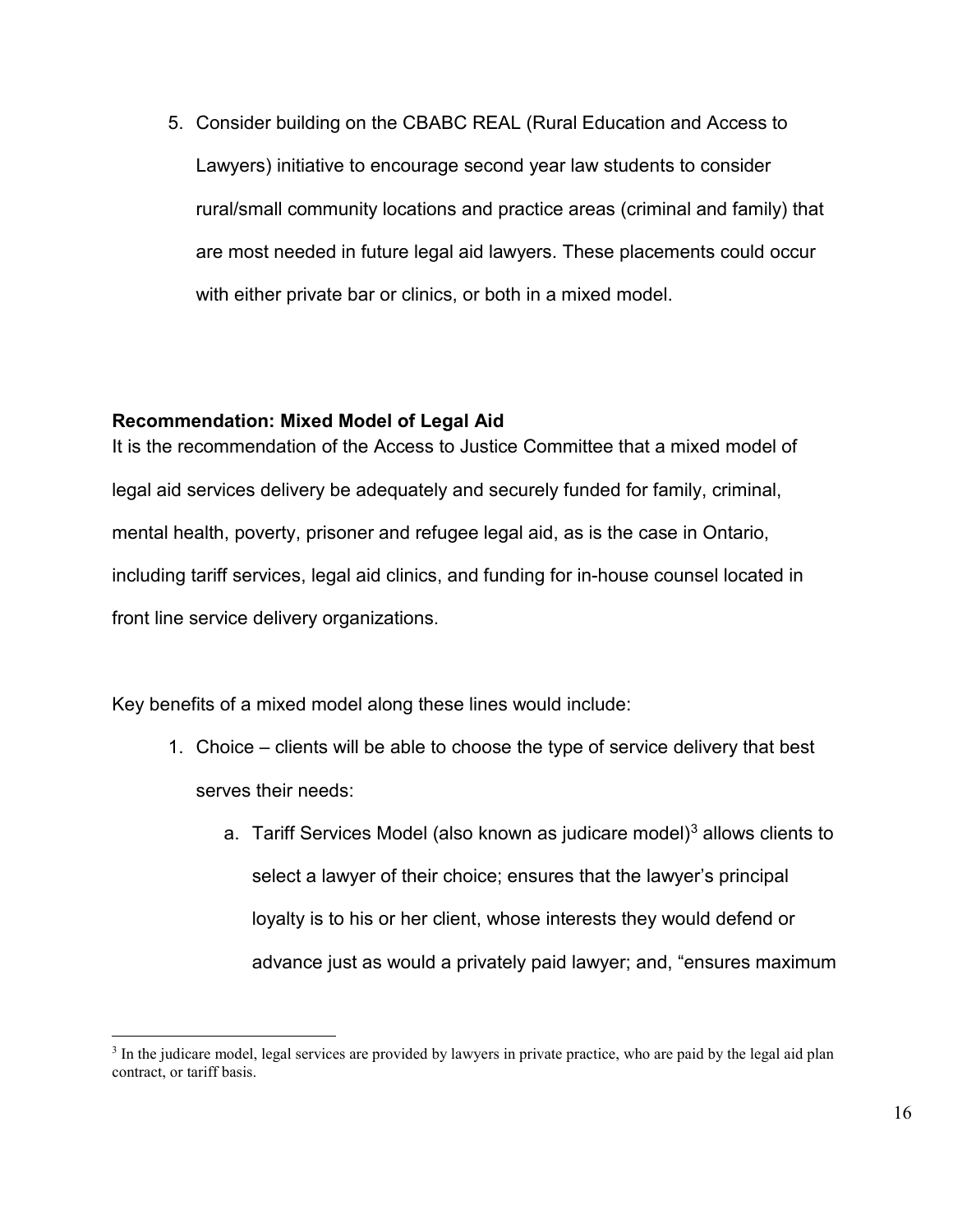independence from state interference or influence, particularly in cases where the state was directly implicated as a party (e.g., criminal prosecutions, child protection cases, immigration cases, and state benefit or entitlement claims)"[4](#page-16-0);

- b. Government Clinic Model (lawyers and support staff are hired directly by the legal aid administration) and Community Legal Clinic (staff are hired by each clinic and are accountable to a community-elected board responsible for the clinic's governance) benefits include:
	- i. Specialization (for example criminal law or family law);
	- ii. Ability to process high volumes of cases;
	- iii. Increased accessibility for clients through location of staff offices in client communities:<sup>[5](#page-16-1)</sup> and
	- iv. Additionally, community based clinics could promote and advance law reform initiatives on behalf of the populations they serve to address challenges faced by these populations. This is a significant benefit that would likely not be gained through the judicare model.

<span id="page-16-0"></span> <sup>4</sup> "Introduction" in the Report of the Ontario Legal Aid Review: <sup>A</sup> Blueprint For Publicly Funded Legal Services, Chapter 7: The Choice Of Delivery Models For Legal Aid: <https://www.attorneygeneral.jus.gov.on.ca/english/about/pubs/olar/ch7.php>

<span id="page-16-1"></span><sup>5</sup> *Ibid.*